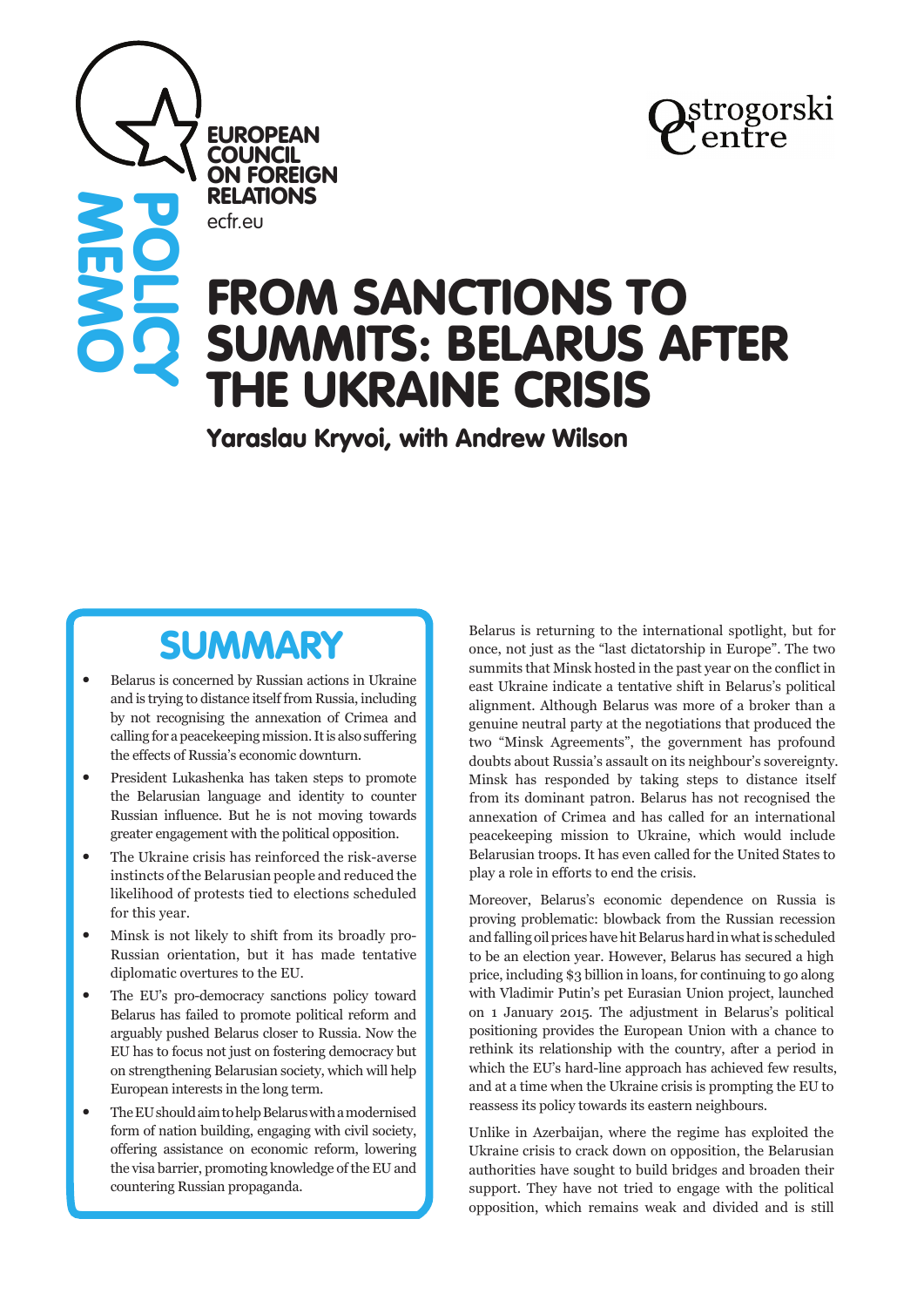likely to be harassed at election time. But they have taken cautious steps to promote the Belarusian language and identity. The country's long-time president, Alyaksandr Lukashenka, has stated:

Those who think that the Belarusian land is part as what they call the Russian world, almost part of Russia, should forget about it! Belarus is a modern and independent state.<sup>1</sup>

Having come to power as the scourge of traditional Belarusian nationalists, Lukashenka has previously relied on a vague sense of civic – but Russian-speaking – national identity. Now, he seems to feel that his regime's long-term survival must be built on something more solid.

These modest measures to strengthen Belarusian identity have increased tensions with Russia. Some of Russia's wilder nationalist fringes have even officially shifted Lukashenka from the camp of "friend" to "foe". Belarusian authorities have started to make tentative diplomatic overtures to the EU.2 Outreach of this kind has not been seen since Lukashenka began a brief period of engagement during a previous round of Russian pressure and economic troubles in 2009-2010. In that instance, the president sabotaged the effort by resorting to mass arrests after the fraudulent election in December 2010.

The EU faces a difficult dilemma of its own. On the one hand, it does not want to be seen to embrace a leader who is still, in the end, a dictator. On the other hand, after Russia's invasion of Ukraine, a case can be made for supporting all of Russia's embattled neighbours, both friend and foe, as politics is turned upside down across the region. And Belarus could be part of the solution to the Russia problem, if engagement with the new Eurasian Union (Russia, Belarus, Kazakhstan, and Armenia) proves easier than engaging Russia alone, or if the West can strengthen Russia's partners as a counterweight against an increasingly assertive Russia. A more isolated Belarus, however, could become completely ensnared by Russia, whether or not Lukashenka remains in power.

The EU has tried almost every possible approach with Belarus since President Lukashenka was first elected in 1994. Relations were first put on hold after his unconstitutional consolidation of power in 1996. The enforced disappearance of several of his key opponents in 1999-2000 led to a first round of EU sanctions in 2004, which Europe followed with attempts to support the opposition and civil society. After the failure of the brief period of regime engagement in 2009-2010, the EU imposed new rounds of sanctions.

The last period of engagement between the West and Belarus in 2009-2010 was different from the present one, in that at that time, the Belarusian administration also took some limited steps towards domestic liberalisation. The EU thought it could use engagement to encourage this liberalisation. The EU did little wrong, but Lukashenka put

an end to the policy, fearing a domestic challenge to his rule. This time, Lukashenka is seeking a more limited engagement with the EU because of the external threat from Russia, and because he is worried that disorder and demands for democratisation could spread from Ukraine. Ironically, this may mean that on this occasion, his foreign policy overtures to the West have a stronger domestic foundation. But the West must decide whether it wants to take up the offer that is being made – of helping to strengthen Belarusian statehood rather than supporting domestic demands for reform.

#### **The great survivor**

After the collapse of the Soviet Union, the West had high expectations for Belarus and other countries in the region. Western capitals thought that it would be natural that Belarusians should take the route to democracy and European integration. However, European policymakers failed to take into account the fact that Belarus, although geographically unquestionably European, was psychologically one of the most Soviet of the Soviet Republics. They underestimated the effect of decades of propaganda and Soviet repression against feeble Belarusian national elites.3 Lukashenka came to power in 1994 through exploiting populism and nostalgia for the Soviet Union.

Given its weak sense of national and civic identity, many in the 1990s questioned the Belarusian state's potential for longevity. But paradoxically, Lukashenka's consolidation of power not only created a stronger state, at least in the security sector, but even made his Belarus a role model for conservatives in Russia and throughout the Commonwealth of Independent States (CIS), which opened up lucrative opportunities for foreign policy "balancing" (see below). Over the last 20 years, Lukashenka has been dismantling meaningful democratic institutions, particularly parliament and the courts, which now merely rubber-stamp decisions taken by the executive. The executive branch with the president at the top completely controls the legislature and judiciary, and the rule of law remains weak. Western countries routinely and rightly assess Belarusian elections as neither fair nor free. The regime has been accused of a series of human rights violations against civil society, journalists, and political opponents.

In 2004, Lukashenka called Belarus a "crystal vessel" that he had to carry with care and veneration; he was afraid to drop it because it was so fragile and vulnerable.4 However, the truth is that his own paternalistic treatment has left the political system of Belarus highly personalised, with elements of strength (the security state and the "social contract" – see below) coexisting with elements of weakness (openness to Russian influence and the instrumental nature of that "social contract").

Back in the early 2000s Lukashenka's main preoccupation was the Belarusian opposition. But almost two decades of pressure and intimidation have rendered the opposition unable to seriously confront the authorities. Many activists

**May 2015** 

www.ecfr.eu

<sup>1 &</sup>quot;Belarusian Leader Issues Tough Warning to Moscow", *New York Times*, 29 January 2015, available at http://[nytimes.com/aponline/2015/01/29/world/europe/ap-eu](http://www.nytimes.com/aponline/2015/01/29/world/europe/ap-eu-belarus-lukashenko.html)[belarus-lukashenko.html.](http://www.nytimes.com/aponline/2015/01/29/world/europe/ap-eu-belarus-lukashenko.html)

<sup>2</sup> Igar Gubarevich, "Belarus Engages With The US, Improves Ties With Europe And

Post-Soviet Countries – Foreign Policy Digest", 2 April 2015, *Belarus Digest*, available at [http://belarusdigest.com/story/belarus-engages-us-improves-ties-europe-and-post-](http://belarusdigest.com/story/belarus-engages-us-improves-ties-europe-and-post-soviet-countries-%E2%80%93-foreign-policy-digest-2218)[soviet-countries-%E2%80%93-foreign-policy-digest-2218](http://belarusdigest.com/story/belarus-engages-us-improves-ties-europe-and-post-soviet-countries-%E2%80%93-foreign-policy-digest-2218).

<sup>3</sup> Andrew Wilson, *Belarus: The Last European Dictatorship* (New Haven: Yale University Press, 2011).

<sup>4</sup> Alyaksandr Lukashenka, "Address of the President of the Republic of Belarus to the Belarusian People" ("Обращение Президента Республики Беларуси Александра Лукашенко к белорусскому народу"), *Vecherni Minsk*, 9 September 2004, available at <http://vminsk.by/news/22/32216>.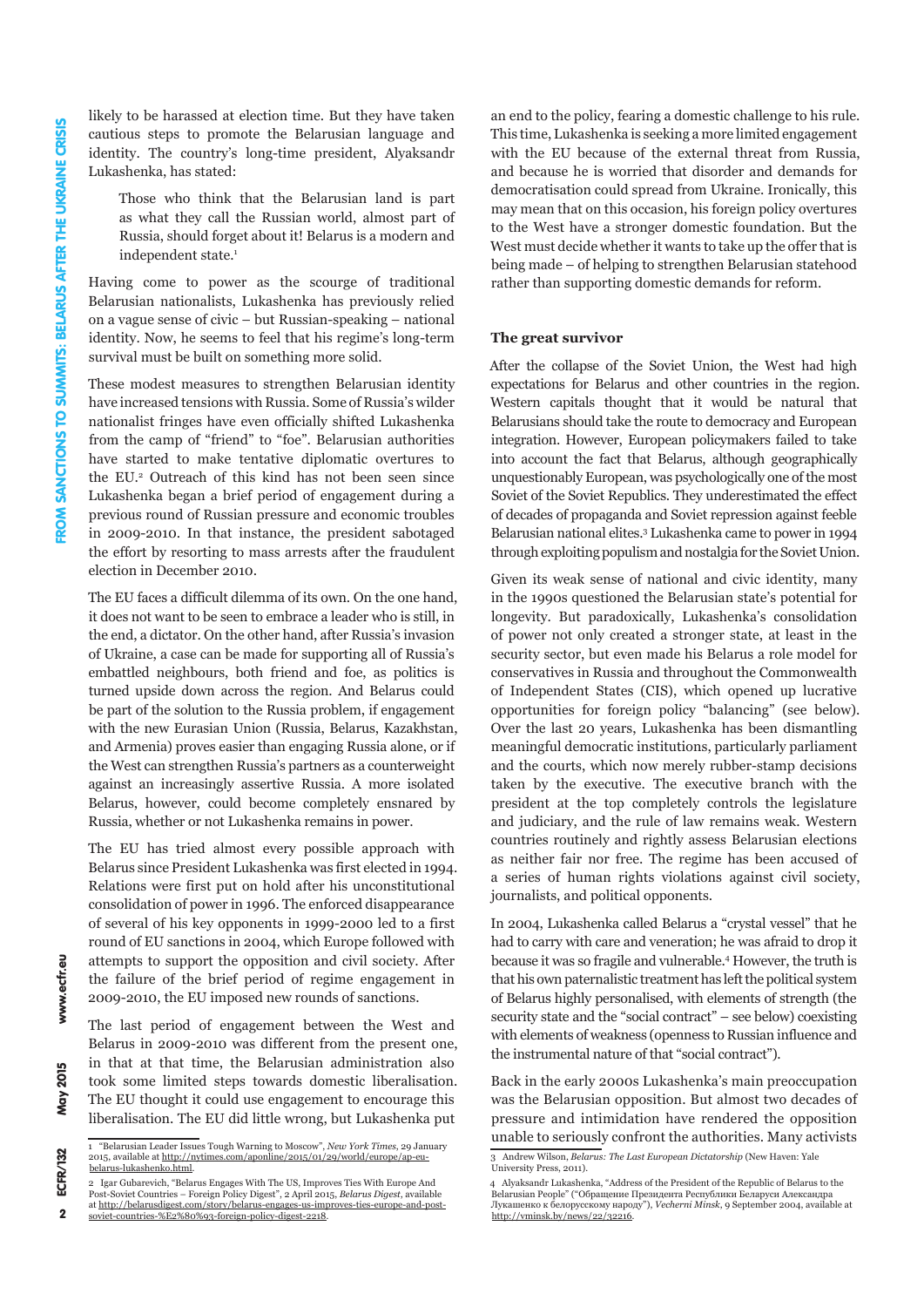have been pushed out of politics or into exile. In fact, Belarus remains a society largely without politics, even at the elite level.

The Belarusian opposition, although it is made up of brave and committed people, can reach only a very limited number of Belarusians, especially since many of its leaders and activists now operate from abroad. As one observer put it: "the West has placed too many expectations on the shoulders of the small opposition for too long"5 . Unlike in Ukraine, the opposition is nearly completely cut off from decisionmaking in the country and from the state-controlled media, which remain the main source of information for majority of people. Very few people, therefore, either know much about the opposition and its problems or support it.6

Under Lukashenka, Belarus has avoided the kind of extreme social inequality that has arisen in Russia and Ukraine over the past 25 years. Moreover, it has escaped involvement in foreign wars. As of 2014, Belarus could suddenly claim to be the only Eastern Partnership country with no frozen territorial disputes. Most of the economy is still state-owned, and, to date, Belarus has avoided creating the same kind of rent-seeking oligarchy as in Russia and Ukraine, although the administration has shown an increasing tendency to "spread the wealth" amongst the bureaucratic elite in order to head off their demands for insider privatisation.

A Belarusian "social contract" has created a genuine, opportunistic, base of support for the regime. Nevertheless, Lukashenka's rule has had mixed results for ordinary Belarusians. The World Bank has placed Belarus reasonably high in its Doing Business reports.7 Even so, many investors prefer to avoid the country because of the unpredictable nature of the legal-administrative environment.8 Russian subsidies (see below) have largely been spent on maintaining the public sector, although an unknown amount disappears into the presidential administration. Belarus has developed a reputation for bureaucratic competence in many areas. International rankings put corruption levels lower, and the prosperity and human development index higher, than in Russia or Ukraine.9

On the other hand, Belarus's economy is inefficient and only maintained by state subsidies. Foreign exchange reserves are always low (currently at \$4.7 billion), and Lukashenka must constantly find top-up funds to keep the economy going. His system of largesse leads to regular crises of overconsumption, inflation, and devaluation – particularly because he always spends heavily in advance of elections, as though they represented a real competition.

#### **Lukashenka's version of the game of balance**

Most of the money that maintains Belarus's paternalist social contract and bureaucratic apparatus comes from Russia. Lukashenka devised a strategy to retain his hold on power and secure financing not by balancing equally between East and West, but by remaining in the Russian camp and appearing anti-Western so as to play to Russia's imperial urge, while still engaging in regular disruptive behaviour towards Russia.

Lukashenka sometimes likes to talk of Belarusian foreign policy as being "two-winged". But the metaphor has more to do with Belarus's independent flight than with maintaining equidistance between two opposing parties. Belarusians have a widely promoted reputation as being naturally pro-Russian, but survival comes before geopolitical orientation – and Lukashenka's survival and the maintenance of his type of regime are assumed to be the same thing. Opinion polls asking whether Belarusians support closer relations with the EU or with Russia vary as to which alternative is on top at any given moment, but in general, the two options are roughly equal. Belarusians do not want to choose between the two: they want to use one to get the other.

The Belarusian authorities have become quite skilled at the balancing game. Unlike Western countries, Russia has no interest in imposing democracy and market reforms on the Belarusian regime. 10 It has made occasional threats to support the Belarusian opposition or undermine Lukashenka's nearly unlimited authority in Belarus, but it has never seriously attempted to follow through on these threats. As Lukashenka has admitted, no other potential partner can match the support that Russia offers:

No one will replace Russia for us. And when we are in dialogue with the West, with the EU, with America, with others, we ask [only] one question, and I talk about this openly – will you replace Russia for us? No. Then why did you have to pull us on this? <sup>11</sup>

Security calculations are another reason that Belarus embraces Russia-sponsored initiatives, from the CIS to the Eurasian Economic Union (EEU). After the colour revolutions in Georgia and Ukraine in 2003-2004, the Belarusian ruler for a long time saw internal unrest as the most likely threat to his rule. Belarus occasionally flirted with the West, for example by joining the EU's Eastern Partnership and by interacting closely with top European politicians before the 2010 elections. But the Belarusian leadership consciously chose to prioritise the Russian vector.

<sup>5</sup> Balázs Jarábik, "Revisiting Belarus: The Reality Beyond the Rhetoric", *Carnegie Europe*, 3 December 2014, available at available at [http://carnegieeurope.eu/](http://carnegieeurope.eu/publications/?fa=57373) [publications/?fa=57373](http://carnegieeurope.eu/publications/?fa=57373).

<sup>6</sup> Belarusians are becoming increasingly sceptical about the authorities, but this has not translated into support for the opposition. According to one recent poll, only 16 percent of people trust political parties and 60 percent do not trust them. None of the opposition leaders has the support of more than 4 percent of the population. See "The Most Important Results of the Public Opinion Poll in December 2014", Independent Institute of Socio-Economic and Political Studies, 2 January 2015, available at [http://www.iiseps.](http://www.iiseps.org/reliz/30/lang/en) [org/reliz/30/lang/en](http://www.iiseps.org/reliz/30/lang/en).

<sup>7</sup> Belarus is ranked 57th, ahead of Russia (62nd) and Ukraine (96th) but below Poland (32nd) and Lithuania (24th). *Doing Business 2015, World Bank*, available at [www.](http://www.doingbusiness.org/rankings) [doingbusiness.org/rankings](http://www.doingbusiness.org/rankings).

<sup>8</sup> See Kari Liuhto, "Experiences of Finnish firms operating in Belarus – Balancing between profits and political peculiarities", The Pan-European Institute, April 2014, available at [www.utu.fi/en/units/tse/units/PEI/reports/Documents/Liuhto%204\\_2014.pdf](http://www.utu.fi/en/units/tse/units/PEI/reports/Documents/Liuhto%204_2014.pdf).

<sup>9</sup> Ryhor Astapenia, "Belarus In World Rankings: Strong Potential, Weak Performance", *Belarus Digest*, 16 July 2014, available at [http://belarusdigest.com/papers/](http://belarusdigest.com/papers/ehuforbelarus.pdf) [ehuforbelarus.pdf](http://belarusdigest.com/papers/ehuforbelarus.pdf).

<sup>10</sup> For example, the EU would like Belarus to conform to the EU Strategic Framework on Human Rights and Democracy of 2012. See "EU Strategic Framework and Action Plan on Human Rights and Democracy", European Council, 25 June 2012, available at [http://](http://www.consilium.europa.eu/uedocs/cms_data/docs/pressdata/EN/foraff/131181.pdf) [www.consilium.europa.eu/uedocs/cms\\_data/docs/pressdata/EN/foraff/131181.pdf](http://www.consilium.europa.eu/uedocs/cms_data/docs/pressdata/EN/foraff/131181.pdf).

<sup>11 &</sup>quot;President: No one will replace Russia for us" ("Президент: Россию нам никто не заменит"), *Tut.by*, 15 January 2015, available at<http://m.tut.by/news/politics/431512.html>.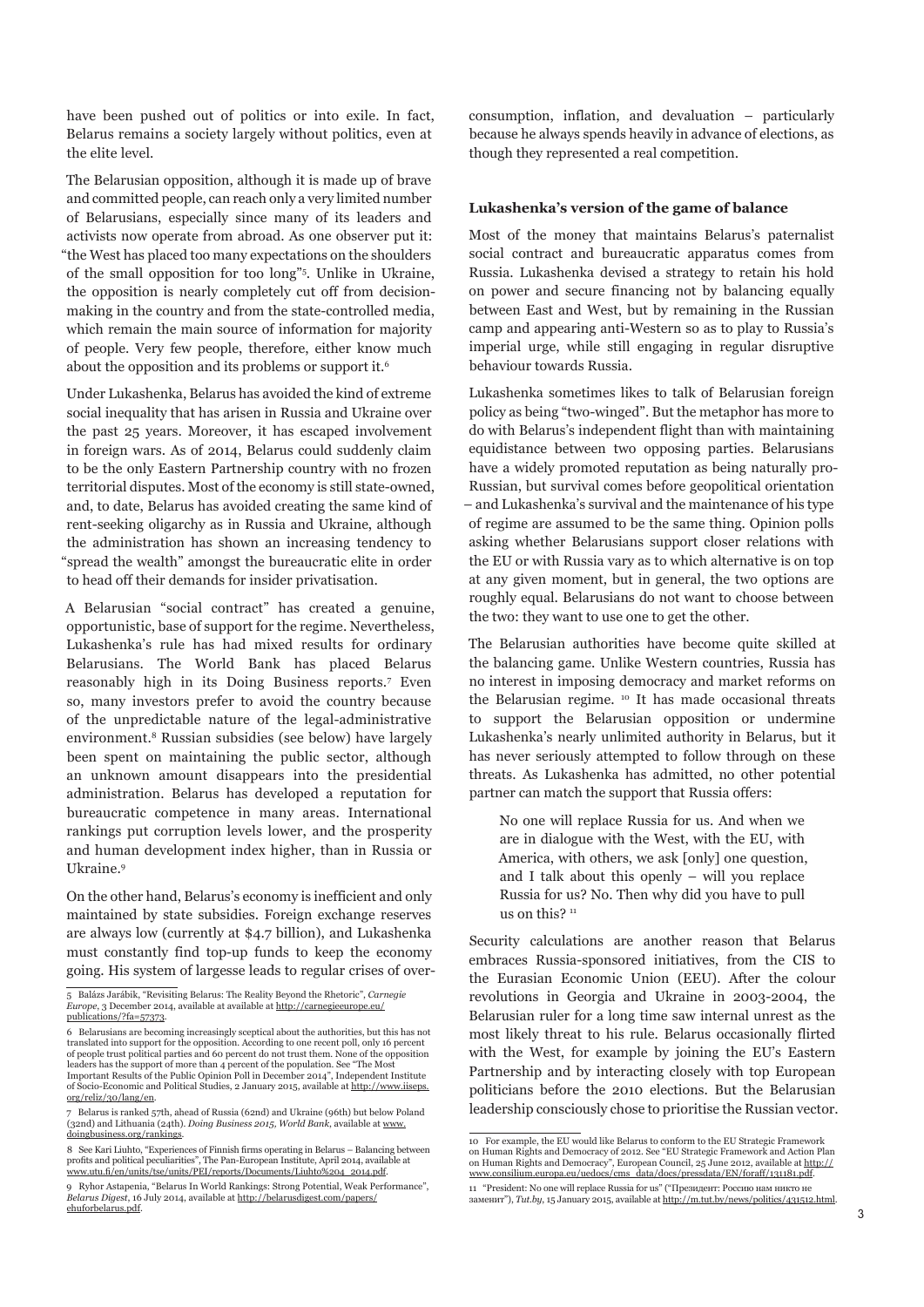The Belarusian authorities, with their mercantilist trading mentality, also feel that the West has given them scant reward for their occasional but risky defiance of Russia. They think that the West has failed to appreciate Belarus's role in facilitating the transit of supplies for the US-led mission in Afghanistan, as well as the country's active cooperation on the illicit transit of nuclear substances.12 Belarus has contributed to the security of the EU's eastern border, reducing the flow of arms, drugs, and immigrants coming through its territory to the EU. Moreover, Belarus maintains good relations with Ukraine and did not recognise the independence of South Ossetia and Abkhazia after 2008, even though Russia put pressure on it to do so.

The EU and Belarusian officials conduct very little meaningful interaction, and the Belarusian opposition has traditionally been preoccupied with human rights issues. Therefore, nearly all other potential areas for cooperation between the EU and Belarus, such as education and the economy, have been marginalised. That has created very favourable conditions for Russia to expand its influence on the Belarusian economy, cultural sphere, security sector, and mass media. Until recently, Lukashenka was happy with that situation. It was he who closed off the last opportunity for rapprochement with the West in 2010, calculating that a closer embrace of Russia was a lesser evil than allowing the pluralism for which the West was pressing. But that calculation has now begun to change.

#### **Eurasian integration: form over substance**

For nearly two decades, Lukashenka has been successfully selling to Russia the image and the partial reality that Belarus is its only reliable foreign ally. Not surprisingly, Lukashenka remains the most trusted foreign leader in Russia: in December 2014 two-thirds of Russians said that Belarus was Russia's most reliable partner and regarded Belarus as the most successful CIS country.13 As long as Russia was kept afloat by high oil prices, it was happy to pay to maintain this image, providing massive subsidies to the Belarusian economy in the form of cheap oil and gas – worth up to 15 percent of Belarusian GDP.14 In exchange, the Belarusian authorities supported nearly all of Russia's initiatives in the international arena and used the same anti-Western rhetoric as Russia, both at home and abroad – in fact, they would claim to have come up with many of its key elements, such as Slavic solidarity and the dangers of a US-led unipolar world.

The Belarusian leadership may sometimes appear undecided on the choice between the EU and Russia, but in reality, it simply has no choice. Belarus's geopolitical loyalty is its main asset, and it has been successfully exchanging this loyalty for Russian subsidies. This means that, ironically, Lukashenka's model of survival depends on the credibility of his image as being "the last dictator in Europe", an image for which Russia is willing to pay. Therefore, in fact, being the regional outcast suits Belarus. Not surprisingly, it is the only country in the region that is a member neither of the World Trade Organization nor of the Council of Europe. It still uses capital punishment and it keeps its universities outside of the pan-European Bologna education framework.

Belarus consistently participates in international organisations led by Russia and tries to stay away from Europe-led initiatives. It has signed up to the CIS, the Collective Security Treaty Organisation, the bipartite Union State of Russia and Belarus, the tripartite Customs Union of the Common Economic Space, and now the EEU, which was officially launched on 1 January 2015. But Lukashenka is very good at leveraging Belarus's participation in and occasional criticism of such projects to extract more subsidies from Russia – such as the \$3 billion in loans that he obtained earlier this year for continuing to go along with the EEU. The West should not mistake this kind of criticism for real existential objection. For example, at the December 2014 meeting of EEU heads of state, Lukashenka surprised Putin by saying that in fact there was no free movement of goods between EEU members. He said that the Eurasian Commission had failed to engage in resolving any serious controversies, referring, in particular, to Russia's recent ban on imports of Belarusian produce. Lukashenka also observed that the level of mutual trade between EEU members had declined by more than 10 percent over the preceding year.<sup>15</sup>

Indeed, EEU rules exempt around 600 types of goods and services from the regulations on free movement.<sup>16</sup> Most importantly, no energy union has been agreed. Instead of giving EEU member states unrestricted access to products such as oil and gas, Russia prefers to preserve the right to continuously renegotiate terms in order to achieve its political objectives. Minsk is disappointed that an EEU agreement on petrochemicals (a vital part of Belarus's trade) has been put off until 2025.

Russia would like the EU to treat the EEU more seriously, but so far, there is little evidence that the institution will play any role independent from Russia. Although the "Eurasian Union" sounds like the "European Union", the EEU essentially represents an unequal alliance of authoritarian leaders who do not wish to transfer any serious political decision-making powers to supranational bodies. Despite all the rhetoric about integration, the Belarusian authorities have consistently rejected Russian proposals to transfer aspects of their country's sovereignty to supranational institutions. Kazakhstan has repeatedly emphasised that it does not view the EEU as a political body. Moreover, the EEU still has to prove its viability

 $\Delta$ 

www.ecfr.eu

<sup>12</sup> Vladimir Socor, "Lukashenka Holds Dialogue in Minsk with US Analysts (Part Two)", *Eurasia Daily Monitor*, 17 December 2010, available at [http://www.jamestown.org/](http://www.jamestown.org/single/?tx_ttnews[tt_news]=37297&no_cache=1) [single/?tx\\_ttnews\[tt\\_news\]=37297&no\\_cache=1](http://www.jamestown.org/single/?tx_ttnews[tt_news]=37297&no_cache=1).

<sup>13 &</sup>quot;VTsIOM: Russians trust Lukashenka and consider Belarus the most friendly and successful country in the CIS" ("ВЦИОМ: Россияне доверяют Лукашенко и считают Беларусь самой дружественной и успешной страной СНГ"), *Tut.by*, 16 December 2014, available at<http://news.tut.by/politics/428143.html>.

<sup>14 &</sup>quot;Republic of Belarus: 2014 Article IV Consultation-Staff Report; Press Release and Statement by the Executive Director for the Republic of Belarus". International Monetary Fund Country Report 14/226, July 2014, available at <u>https://www.imf.org</u>/<br><u>external/pubs/ft/scr/2014/cr14226.pdf</u> (hereafter, IMF, "Republic of Belarus").

<sup>15</sup> Lukashenka stated that in January-September 2014, the volume of trade of the future members of the Eurasian Economic Union amounted to only 89.5 percent of the total in the same period in 2013. See "Working visit to the Russian Federation", Official Internet Portal of the President of the Republic of Belarus, 23 December 2014, available at [http://](http://president.gov.by/en/news_en/view/working-visit-to-the-russian-federation-10525/) [president.gov.by/en/news\\_en/view/working-visit-to-the-russian-federation-10525/](http://president.gov.by/en/news_en/view/working-visit-to-the-russian-federation-10525/).

<sup>16</sup> See Yauheni Preiherman, "Ukraine Can Help Belarus with Exemptions in the Eurasian Economic Union'" *Belarus Digest*, 8 April 2014, available at [http://](http://belarusdigest.com/story/ukraine-can-help-belarus-exemptions-eurasian-economic-union-17393) belarusdigest.com/story/ukraine-can-help-belarus [union-17393](http://belarusdigest.com/story/ukraine-can-help-belarus-exemptions-eurasian-economic-union-17393).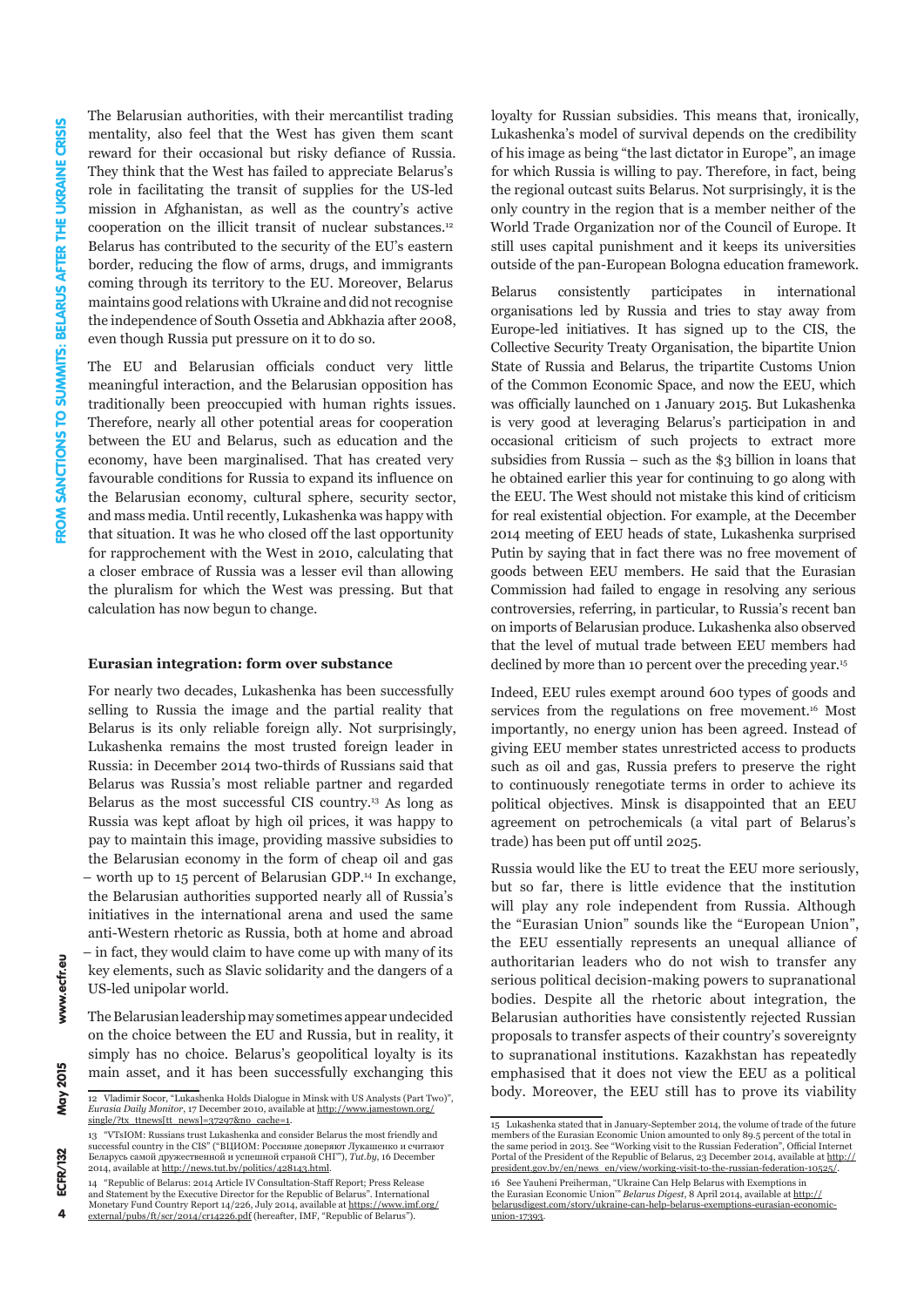### Energy Support from Russia, 2012-2013

(in percent of GDP)

|                                                                   | 2012   | 2013   |
|-------------------------------------------------------------------|--------|--------|
| <b>Total support</b>                                              | 14.9   | 12.7   |
| Implied subsidy on oil imports                                    | 12.6   | 10.9   |
| Implied subsidy on gas imports                                    | 8.3    | 6.6    |
| Discounted oil product exports to Russia                          | $-0.1$ | $-0.2$ |
| Transfer to the Russian budget of the export duty on oil products | $-6.0$ | $-4.6$ |

*Figure 1: Energy Support from Russia, 2012-2013 Source: IMF Country Report No. 14/226, July 2014.*

in the context of low oil prices, which could undermine Russia's integration initiatives.

It is noteworthy that many of Russia's previous integration initiatives still only exist on paper. For example, the Economic Court of the CIS has failed to play any significant role in resolving disagreements between member states on the basis of law. The Court of the Eurasian Economic Community, which formally started functioning in 2012, is a similar body, which is supposed to be in charge of economic disputes. But in post-Soviet countries that have serious domestic problems with the rule of law and judicial independence, any international court is likely to play a very modest role.

Equally, it seems unrealistic that an EU-like organisation can function between giant Russia and its small authoritarian neighbours, which have been lured into the arrangement with generous economic subsidies. The original impetus for the creation of the forerunners of the EU was a widespread desire for post-war reconciliation. The EEU, by contrast, is primarily a coalition of authoritarian regimes, mainly interested in political survival and with little concern for human rights.

#### **The effects of the crisis in Ukraine**

After the events in Crimea and the Donbas, Lukashenka has been forced to think about ways to protect Belarus from a more assertive Russia. The Belarusian authorities now realise that the Belarusian economy, military, media, and cultural identity have become too intertwined with Russia. Russian media dominates the media landscape, the Belarusian language has been virtually removed from public use, and the public's sense of national and civil identity is weak. This could make Belarus particularly vulnerable to potential influence, subversion, or even intervention from the east.

"Little green men" might be unlikely to operate effectively against Belarus's hard security state. However, in January 2015, Belarus amended its legislation to say that any appearance of armed foreign forces on Belarusian territory would be

considered an act of aggression, regardless of whether they were sent as regular forces or not. Belarus's greatest vulnerability is in the information sphere. Russian TV channels remain much more popular than their more modestly funded Belarusian equivalents. According to unofficial private figures, of those watching television, over 65 percent of Belarusians use Russian state TV as their main source of news and only 35 percent rely on Belarusian state TV.

Lukashenka has moved to respond to these vulnerabilities by trying to reinforce Belarusian national identity. In January 2015, it was announced that school classes on geography and on the history of Belarus would be taught in Belarusian (though the timetable for implementation was left unclear). Government websites are now supposed to provide a Belarusian version. The Belarusian authorities have grown more tolerant of grassroots campaigning by NGOs promoting the Belarusian language.17 Also in January, Lukashenka stated that "culture makes Belarusians Belarusians rather than just 'locals', wherever they are", and "includes the language we must know, the history we must remember, and the values we must respect".18

The crisis in Ukraine has also strengthened the risk-averse attitude of Belarus's people. Lukashenka has throughout his leadership reflected this aspect of the character of Belarusians, most of whom want to avoid revolution or war at any cost. As the Belarusian proverb goes, "as long as there is no war", it is not so bad. A large number of Belarusians genuinely support Lukashenka as a defender of the status quo. Belarusians still remember the Second World War, which reduced the population of Belarus by a quarter and left the country in ruins – and the memory is carefully cultivated by the authorities for their own purposes.19

Unsurprisingly, given its broad exposure to aggressive Russian propaganda, the majority of the population also

<sup>17</sup> Siarhei Bohdan, "Belarusian Government Angers Russian Nationalists", *Belarus Digest*, 29 January 2015, available at [http://belarusdigest.com/story/belarusian](http://belarusdigest.com/story/belarusian-government-angers-russian-nationalists-21181)[government-angers-russian-nationalists-21181.](http://belarusdigest.com/story/belarusian-government-angers-russian-nationalists-21181)

<sup>18 &</sup>quot;Belarusian history and geography will be taught in the Belarusian language" ("Историю Беларуси и географию будут преподавать на белорусском языке"), *Tut. by*, 21 January 2015, available at [http://news.tut.by/society/432381.html.](http://news.tut.by/society/432381.html)

<sup>19 &</sup>quot;David Marples: The Nation Built On The World War II Myth", *Belarus Digest*, 14 June 2012, available at [http://belarusdigest.com/story/david-marples-nation-built](http://belarusdigest.com/story/david-marples-nation-built-world-war-ii-myth-9701)[world-war-ii-myth-9701.](http://belarusdigest.com/story/david-marples-nation-built-world-war-ii-myth-9701)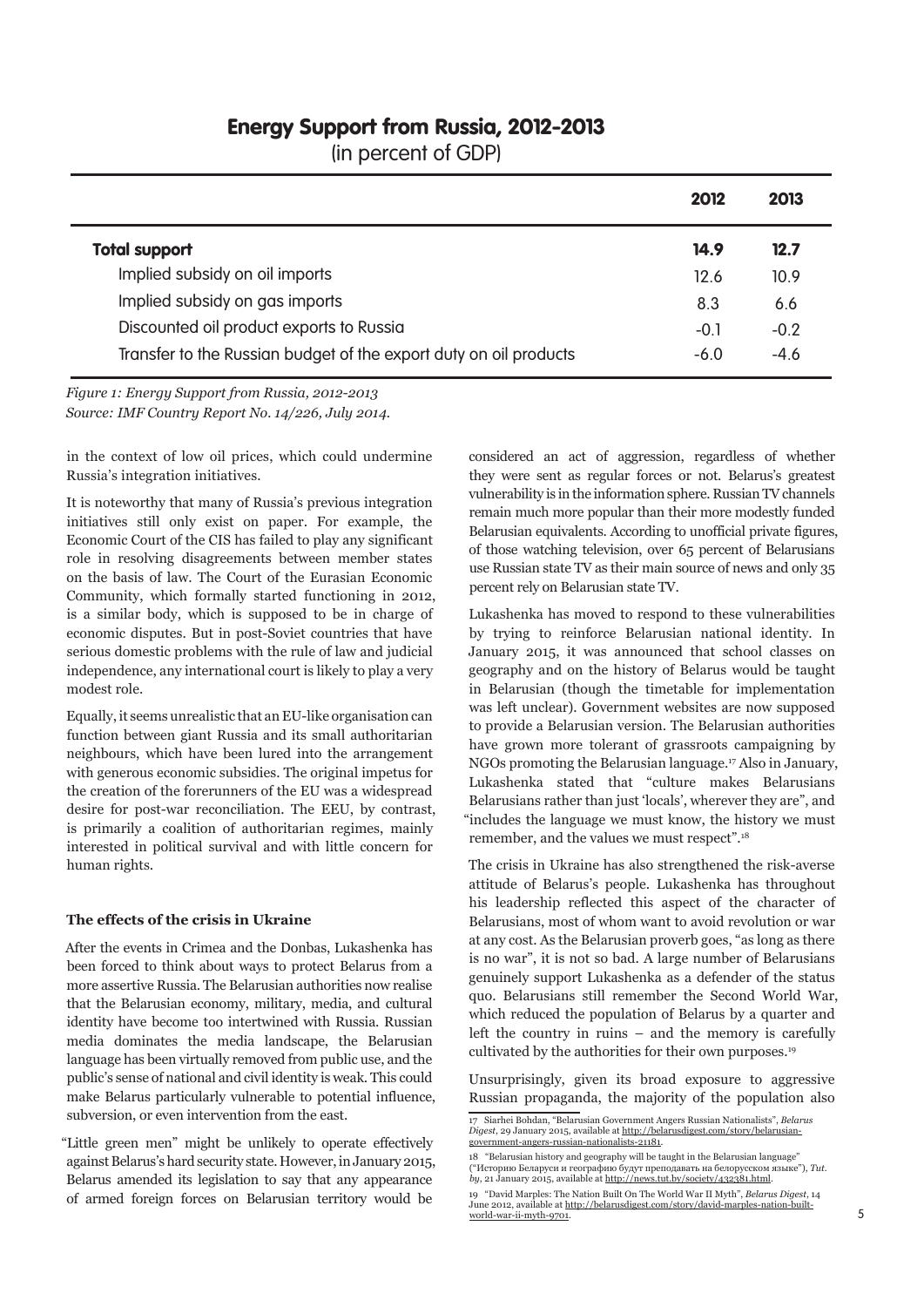takes a pro-Russian position on the Ukraine conflict. Some estimations say that over 50 percent of Belarusians considered Russia's annexation of Crimea justified.20 Without a clear national or civil identity and with limited access to independent media, it is easy to manipulate public opinion in Belarus – both for Lukashenka and for Russia.

Moreover, recent events have shown the Belarusian authorities that any serious overtures to the West can be punished by Russia, by means of Moscow's enormous economic and, even more importantly, propaganda leverage. There have already been signs that Russia is renewing the anti-Lukashenka campaign with which it toyed in 2010 in order to close off that year's putative "opening" to the West. Former Kremlin confidant Gleb Pavlovsky even predicts that Lukashenka's recent displays of independence will earn him the same type of anti-"fascist" propaganda that Russia deployed against Ukraine.21 So, Minsk is wary both of Russian pressure and of the consequences of building up its defences against that pressure.

Lukashenka dislikes Russia's increasingly aggressive stance in the region, but he was also shocked by the internal destabilisation that led to the fall of Viktor Yanukovych's regime in Ukraine. He hopes to crush any internal dissent that Russia could exploit to increase its leverage, but in the current circumstances, it is unlikely that he will need to resort to the kind of mass repression seen in 2010. Very few, even among the most optimistic in the Belarusian opposition, believe that the 2015 election will be a game changer. With attention elsewhere, there is unlikely to be much fuss in the West if the election is again fraudulent. Mass protest and state violence would be another matter, but, at the moment, the opposition is quiescent insofar as it accepts the argument in favour of closing ranks while national security is potentially under threat from Russia. One major opposition party, the Belarusian Popular Front, has already spoken out against any "Maidan scenario" in Belarus (that is, mass

20 "A Little Further From Russia", Independent Institute of Socio-Economic and<br>Political Studies, 6 January 2015, available at http://<u>www.iiseps.org/analitica/821/lang</u>/ [en](http://www.iiseps.org/analitica/821/lang/en).

21 Grigory Ioffe, "Reasserting Belarus's Independent Voice", *Eurasia Daily Monitor*, 21 Grigory Ione, Reasserung beiarus s Independent voice, *Eurusia Datiy Monitor*,<br>23 January 2015, available at <u>[http://www.jamestown.org/programs/edm/single/?tx\\_](http://www.jamestown.org/programs/edm/single/?tx_ttnews[tt_news]=43446&cHash=fc919947b933bd06b24328eb0a1dfddc)</u> [ttnews\[tt\\_news\]=43446&cHash=fc919947b933bd06b24328eb0a1dfddc](http://www.jamestown.org/programs/edm/single/?tx_ttnews[tt_news]=43446&cHash=fc919947b933bd06b24328eb0a1dfddc).

protests) and has called instead for consolidating the idea of Belarusian independence among the population.22

Longer-term trends, however, are likely to undermine the status quo. Growth is low, so the Belarusian economic and social system is steadily losing the relative advantage it had over Russia and Ukraine. Opinion polls also show a growing generation gap. In a survey undertaken by the Independent Institute of Socio-Economic and Political Studies in March 2014, after Yanukovych's flight from Ukraine, a majority of those aged over 45 (51 percent) thought that Belarus was "headed in the right direction". But the majority of those under 45 thought it was not (55 percent, with only 30 percent saying it was headed in the right direction). The status quo was supported by 51 percent of over-45s, but by only 22 percent of under-45s, meaning the vast majority of the younger group wanted "change". Sixty percent of the older group trusted Lukashenka, but only 32 percent of the under-45s trusted the president.<sup>23</sup>

The economy is facing another downturn in 2015. Russian subsidies are falling because of the parlous state of the Russian economy. Belarus has been forced to pay back export duties on oil products to Russia (after refining oil from Russia), amounting to 5-6 percent of GDP.<sup>24</sup> Although Belarus made some short-term profits by channelling food products that were on the EU sanctions list to Russia, GDP growth was only 0.9 percent in 2013 and 1.6 percent in 2014. The forecast for 2015 is much the same. The political-economic "business cycle" is not in fact cyclical. The Belarusian economy will not recover unless Russian subsidies start flowing more freely again. Moreover, Russia's economic climate has a direct impact on Belarus's economy: Russia remains the destination of 33 percent of Belarus's exports and subsidiaries of Russian banks account for a quarter of banking sector assets in Belarus. Moreover, 70 percent of foreign direct investment in Belarus comes from Russia; a substantial decline in these flows could further hurt the Belarusian economy.<sup>25</sup>

25 Ibid.



*Source: European Union Directives and Regulations*

www.ecfr.eu

**May 2015** 

<sup>22 &</sup>quot;BPF is Calling to Drop the Maidan Idea and Nominate Kastusiou for Presidency ("БНФ предлагает отказаться от Площади и выдвинуть в президенты Костусева"), *Tut.by*, 7 March 2015, available at <http://news.tut.by/politics/438685.html>.

<sup>23</sup> Results of the Nation [sic] Opinion Poll March 2014', IISEPS, available at [http://](http://iiseps.org/dannye/45) [iiseps.org/dannye/45.](http://iiseps.org/dannye/45)

<sup>24</sup> IMF, "Republic of Belarus".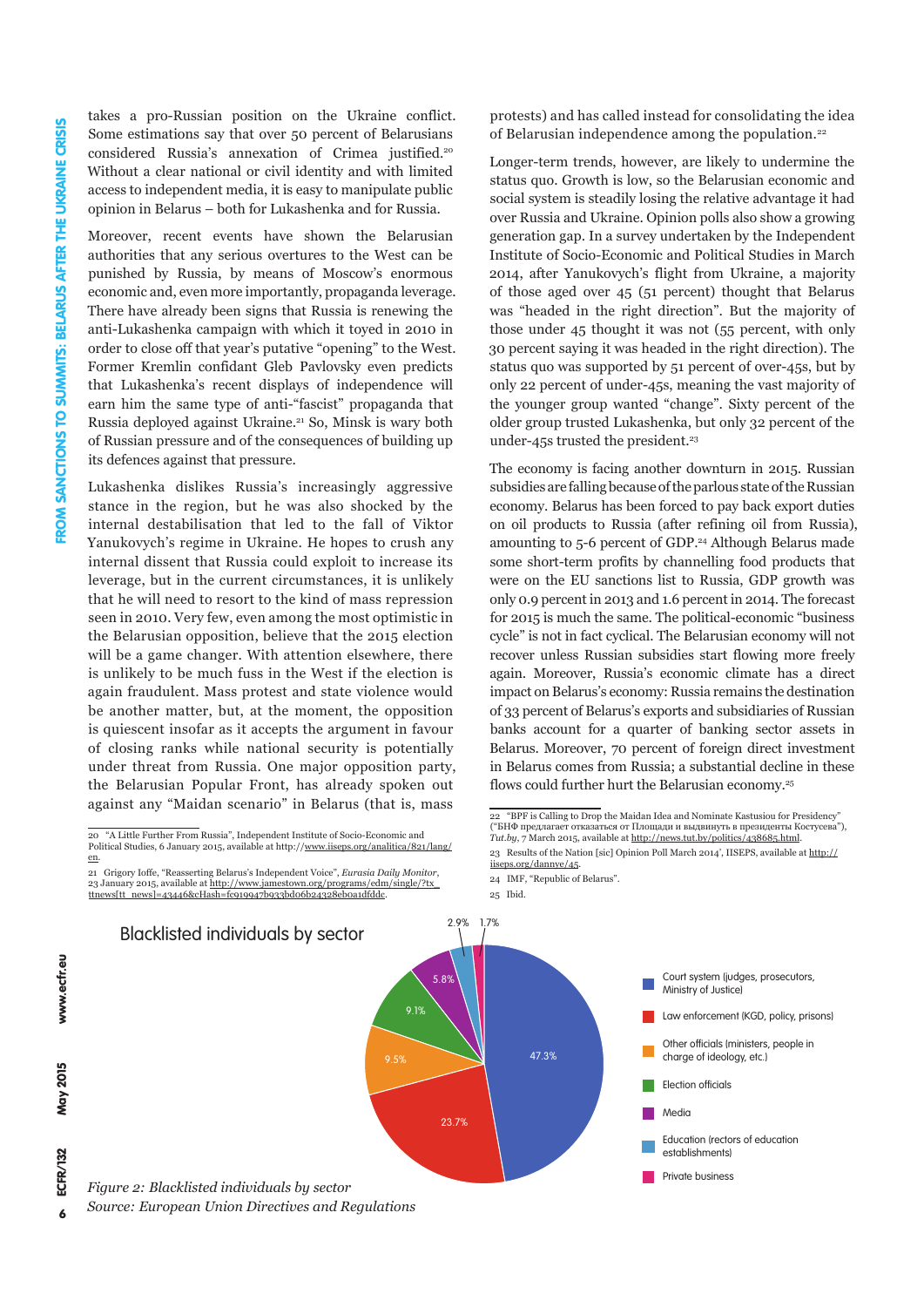The country faces a liquidity crisis, with needs estimated at over \$4 billion. Minsk hopes that the International Monetary Fund will provide a short-term financial injection, but Russia is likely to be a better bet. Minsk does not want to be entirely dependent on Russia – it aspires to be more of a Switzerland or a Singapore – but it would like to obtain funds on its own terms. Any role for the West in short-term financing, therefore, is likely to be indirect.

#### **The sanctions paradox**

After 20 years of Lukashenka in power and ten years of EU sanctions against Belarus, many in the West admit that the Western policy to democratise Belarus has largely failed. The human rights situation in Belarus has deteriorated since 1994, although there have been many ups and downs. When several prominent opposition figures disappeared without trace in 1999-2000, the EU began to introduce targeted sanctions. Western politicians persuaded themselves that the solution to the Belarus problem was the release of political prisoners and, ideally, free and fair elections.

The EU blacklist grew from six individuals in 2004 to over 250 in 2014. (Figure 2 illustrates the distribution of blacklisted individuals by sector.) The expansion of sanctions clearly correlates with and follows on from the rise in the number of political prisoners. However, there is a much weaker correlation between the reduction of the number of political prisoners (now in single digits) and the number of blacklisted individuals (still over 200).<sup>26</sup>

It was relatively easy to impose sanctions because Belarus was small and unimportant and was not integrated into European structures.27 But the irony of sanctions is that the more pressure they put on the economic and political system created by Lukashenka, the more they undermined the EU's leverage in Belarus. Economic sanctions and political isolation have pushed Belarus even further into Russia's embrace. By making the Belarusian economy more dependent upon Russian subsidies, sanctions hamper business initiatives, divert foreign investors, and make people even more dependent upon the state. Unable to travel to Europe, Belarusian officials have to cooperate more intensively with Russia, learning how to run the country from Moscow's representatives. International isolation also undermines other areas such as higher education, freedom of movement, and the activities of civil society.

Belarus and Russia gain political dividends when sanctions are imposed that hurt the other. Russian sanctions against European food producers benefited Belarus, which is now a large re-exporter of those products to Russia. And when the EU introduces sanctions against Belarus, they help the Kremlin by pushing the Belarusian economy and its bureaucracy closer to Russia.

For the moment, sanctions do not seem to have succeeded in changing the Belarusian administration's behaviour. There is no conclusive evidence that increasing the level of sanctions reduces the number of political prisoners. Discussions about how the situation would have evolved had there been no sanctions is purely theoretical as so many other factors, both internal and external, come into play. However, analysis of the number of political prisoners based on Amnesty International reports suggests a trend pointing to factors outside the EU's control. As Figure 3 below shows, the authorities increase their repression (as evidenced by the number of political prisoners) at times of presidential elections but decrease it in response to more aggressive behaviour by Russia in the region. This was the case with the Russian war in Georgia in 2008 – Amnesty International did not report any long-term political prisoners remaining in custody at the end of 2008. Of all political prisoners listed by Amnesty International Report for 2014/2015 only one (former presidential candidate Mikalai Statkevich) still remains behind bars almost a year after the crisis in Ukraine. In other words, pressure from Russia makes Belarus more mindful of increasing its options in the West.

#### **The EU's three misconceptions**

The EU sanctions policy highlights the fact that, over the last decade and a half, the EU has focused almost exclusively on the areas in which Belarus has fallen short of European standards, often showing little interest in discussing anything other than human rights and democracy. The EU expects Belarus to have the same aspirations as most other European countries, including a shift to a market economy, democracy, and the rule of law. At the same time, it applies a different yardstick to Belarus than to other former Soviet Union countries such as Russia or Azerbaijan. The EU's approach to Belarus, which so far resulted in frustration and lack of progress is based on several misconceptions.

The first misconception relates to the implicit assumption that, simply because of geography, Belarusians will understand and share European values and will want to join the EU. In reality, both Russian and domestic propaganda often discredits European values and shows Europe to the Belarusian population in a very negative light. Lack of open public debate and limited access to uncensored information serve to weaken public demand for integration with the EU. At the same time, Belarusians are not inherently pro-Russian, as discussed above. Public opinion shifts between a preference for Russia and the EU, depending on which direction seems more feasible at the time. Underlying existential loyalties are not all-powerful. They are trumped by propaganda efforts and a mentality of patronage: who can provide the most benefits?

A second misconception is that regime change in Belarus will inevitably lead to a pro-Western government in Minsk, based on the equally questionable assumption that Lukashenka is somehow as Russophile as it is possible to be. Even if regime change did take place in Belarus, in the current circumstances it would not necessarily produce a pro-Western regime, given the influence of Russia in the

<sup>26</sup> Data: own computations. Amnesty International on the number of political prisoners, European Union Regulations and Decisions.

<sup>27</sup> Yaraslau Kryvoi, "Why European Union Trade Sanctions Do Not Work", Minnesota Journal of International Law, Vol. 17, p. 209, 2008.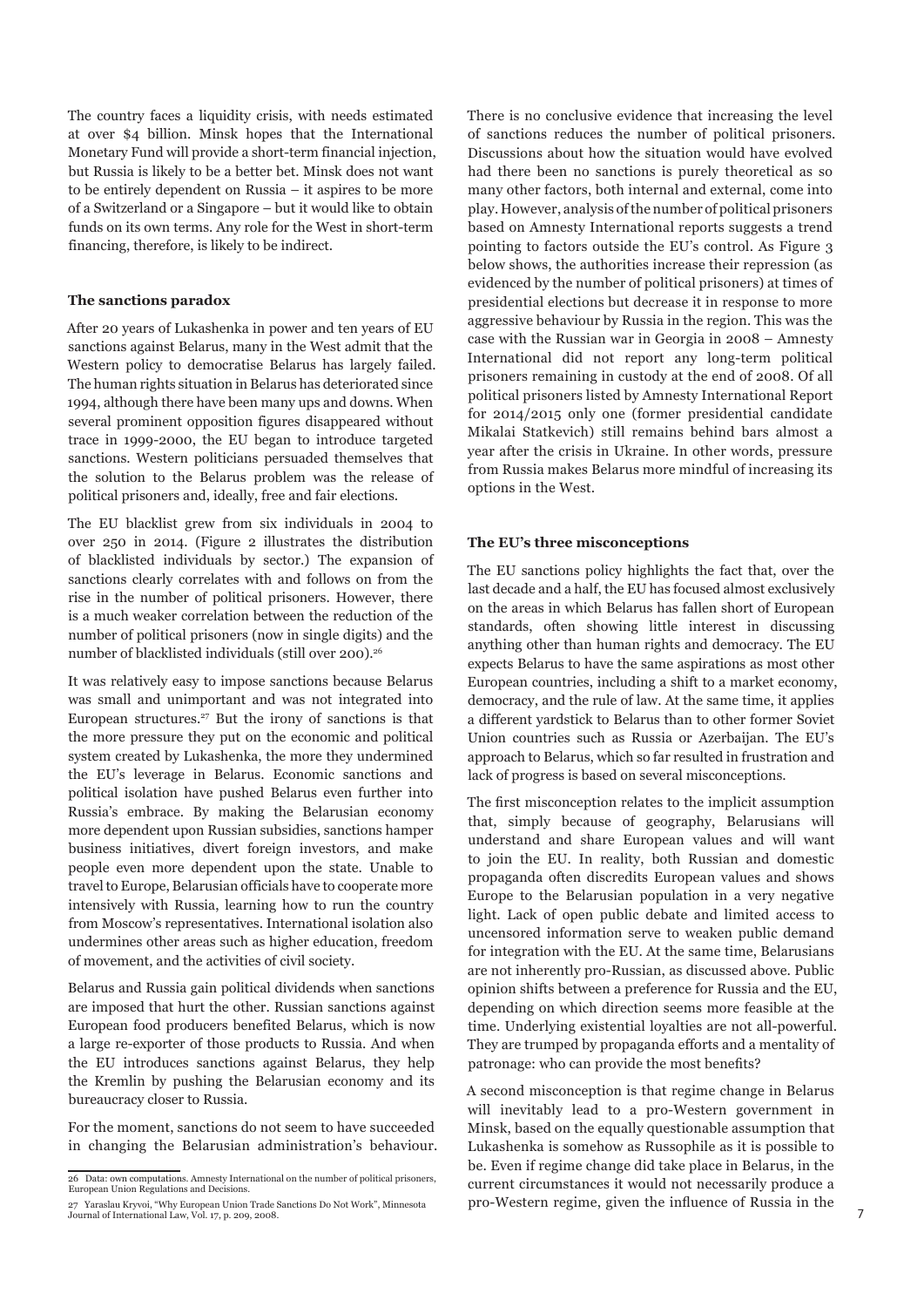

Year *Source: The number of political prisoners is based on Amnesty International annual reports, which usually reflect the number at the end of the year.*

Belarusian economic, political, and media space. Moreover, if Russia could get away with military intervention in Georgia and could annex a part of Ukraine, it would not hesitate from interfering in Belarus's internal affairs, including by using military force if that should prove necessary. The threat of greater Belarusian independence could well push Russia to manufacture a conflict as an excuse to intervene. It is important, therefore, to find ways to cooperate at every level with those who are currently in charge of Belarus, to implement reforms in important areas such as economy, the rule of law, and education. That would create a more solid and utilitarian demand for democracy compared to the unrealistic scenario of revolutionary regime change.

Finally, many Western politicians have fallen victim to the image of Belarus as Europe's North Korea, an isolated dictatorship in which it is completely impossible to achieve anything.28 This is counterproductive and untrue. Nearly every major Western donor, including USAID and the EU, runs projects in Belarus, even if they operate under signifcant restrictions. Using demonising clichés to describe the situation in Belarus actually hurts local civil society, especially when EU and US officials talk of civil society's primary role being to promote radical political change in Minsk. The threat of revolution has had a strong psychological effect on the Belarusian authorities, especially since they believe that all of the so-called colour revolutions were initiated and organised by the West. As a result, it has become extremely difficult to mount meaningful efforts to influence the situation in Belarus from within.

#### **Policy recommendations**

Belarus is under growing pressure and is considering its options. Despite some changes in rhetoric, Belarus is not adjusting its foreign policy because it wants to change itself. Instead, Lukashenka wants to preserve his system from Russian pressure. But recent moves to strengthen Belarusian sovereignty and nationhood risk undermining his traditional method of balancing between the West and Russia.

Lukashenka's current overtures to the West differ from those he made in the previous period of tentative engagement in 2009-2010. That engagement ultimately failed because of the uneasy balance within a twin-track policy, with Belarus seeking foreign policy insurance against Russia by making token moves towards softening authoritarianism. This time, the second track is different. If the West seeks to engage, it will be by supporting Belarusian statehood, not by encouraging a putative domestic mini-liberalisation.

The EU has two ways to respond, either based on geopolitics and concern about Russia, or based in an effort to strengthen Belarusian society in the longer term. Both would drop the conditionality approach of "more for more" in all but name. The EU would confine itself to supporting Lukashenka's policy of adjustment towards Russia, but without expecting fundamental change inside Belarus, and without taking steps that might make relations with Russia even worse.

The outlines of a geopolitical or realpolitik approach were sketched by Latvia's State Secretary for Foreign Affairs Andrejs Pildegovičs after Latvia assumed the EU presidency in January 2015. Minsk, he claimed, had helped to deescalate the Ukraine crisis, which gave it some leverage for "openings on behalf of the EU".29 He proposed that the

8

<sup>28</sup> See, for example, Rick Westhead, "Belarus: 'The North Korea of Europe'", *Toronto Star*, 7 January 2012, available at http://[www.thestar.com/news/world/2012/01/07/](http://www.thestar.com/news/world/2012/01/07/belarus_the_north_korea_of_europe.html) [belarus\\_the\\_north\\_korea\\_of\\_europe.html](http://www.thestar.com/news/world/2012/01/07/belarus_the_north_korea_of_europe.html).

<sup>29 &</sup>quot;Latvia Claims Its Presidency Won't Be 'Anti-Russian'", EurActiv, 8 January 2015, available at http://[www.euractiv.com/sections/eu-priorities-2020/latvia-claims-its-](http://www.euractiv.com/sections/eu-priorities-2020/latvia-claims-its-presidency-wont-be-anti-russian-311106)[presidency wont-be-anti-russian-311106](http://www.euractiv.com/sections/eu-priorities-2020/latvia-claims-its-presidency-wont-be-anti-russian-311106).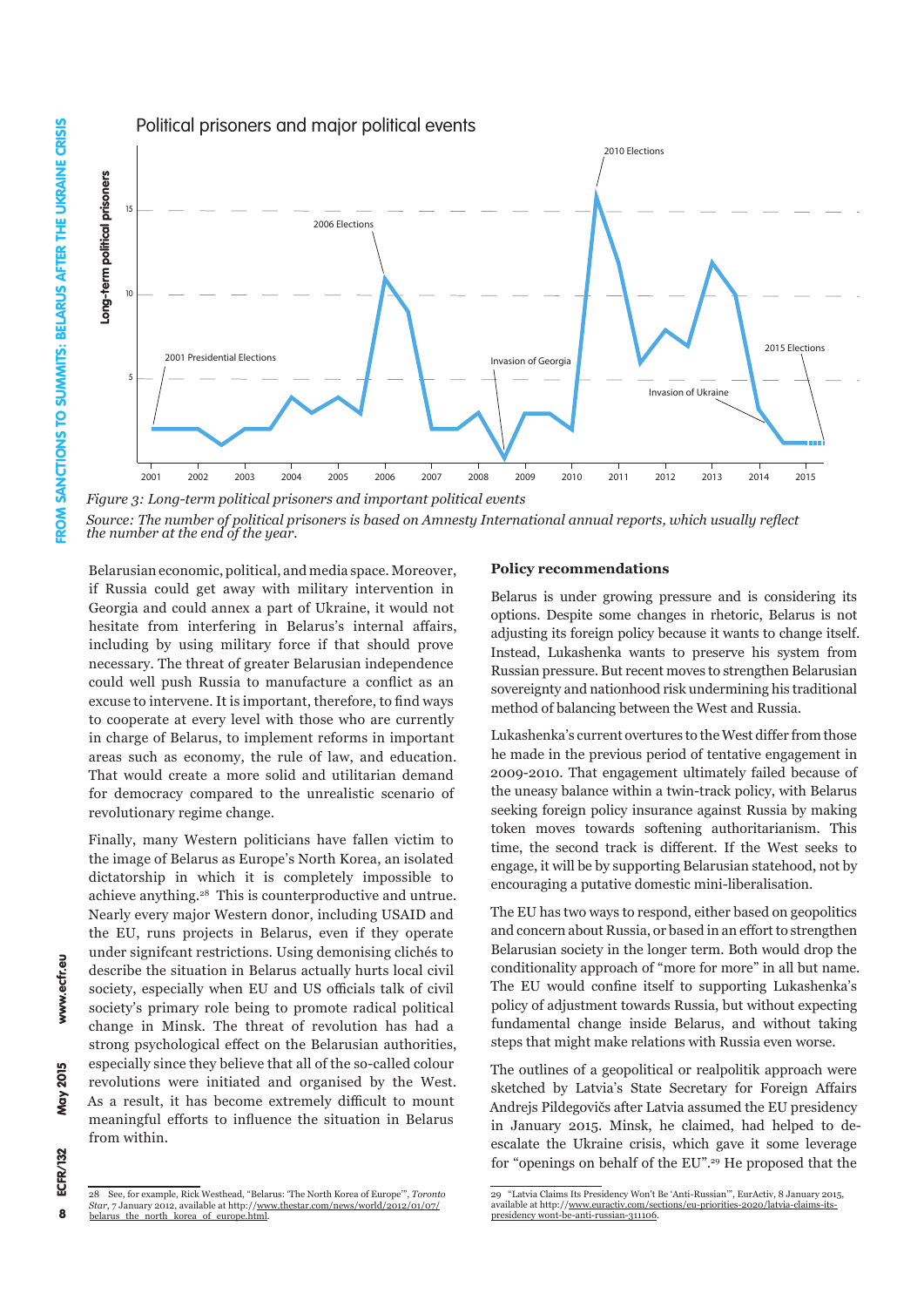EU reconsider sanctions.30 Pildegovičs asserted that there were only three remaining political prisoners in Belarus.<sup>31</sup> He also said that Latvia wants Belarus to be represented at the highest level at the EU's Eastern Partnership summit in Riga in May 2015.32

A Belarus that was freer to develop its relationships with the West would undoubtedly be of concern to Russia and absorb much of its time and energy. But what would come next – or would that in itself represent a broader security gain for the other countries in the region? More importantly, perhaps: what would such an approach actually achieve, other than a stronger but still authoritarian Belarus?

A second and more productive approach would be focused on Belarus itself, and would renew the policy of "engagement" without the unrealistic hopes of 2009-2010. The EU would offer to assist in a more modern form of nation building, one that would gradually empower civil society from within. The possibility of fomenting a quick regime change in Belarus has been unlikely since at least 2006. So, instead of criticising the regime from the sidelines, this approach would aim at patiently increasing if the EU's presence in Belarus. The focus should be not just on human rights, but more broadly on the rule on law, not so much on quick political changes but more on good governance and fighting corruption. Without a presence on the ground, the EU has no bargaining power.

Such an approach would entail four main strands of EU activity:

- The EU should help to strengthen statehood and national identity politics as well as to counter the Russian propaganda machine.
- The EU should engage more across the board: in the first place, with civil society, which should ultimately create more demand for sovereignty, democracy, and the rule of law in Belarus, but it should also interact more with the bureaucracy at all levels.
- Europe should provide indirect economic assistance: conduct a dialogue on economic modernisation and help with WTO membership and with expanding the role of the European Investment Bank and the European Bank for Reconstruction and Development.
- The EU should encourage stronger cooperation between Belarus and Ukraine, to ease Russian pressure on both states.

Countering Russian propaganda will be one of the most important tasks. The EU needs to confront aggressive anti-Western propaganda, which comes primarily from Russian media outlets in Belarus. Making independent media more

[http://naviny.by/rubrics/eu/2015/01/23/ic\\_articles\\_627\\_188061/](http://naviny.by/rubrics/eu/2015/01/23/ic_articles_627_188061/).

accessible by means of increased and more effective transborder TV, FM radio, and internet broadcasting would lead to more demand for democratic change. At the same time, Belarusians should be given better access to information about the EU, its history and values. Although the EU has a Representative Office in Minsk, much more should be done to promote the EU at universities (for example, by organising public lectures, exchanges, and essay competitions) or for the wider public through civil society organisations. The EU needs to continue supporting Belsat TV, which is based in Poland, but it also needs to go beyond that and empower local voices from within.

In the past, the West has focused on educating human rights and opposition political activists about the EU and its values. But the Belarusian bureaucracy, the most influential group in Belarusian society, has much less understanding of the EU; it mainly gets its information from Russia-dominated media. Brussels should increase its work in experience transfer and should intensify educational programmes for officials (particularly the younger ones), focusing not on general geopolitical contradictions but on practical technical regulations, standards, and procedures. By engaging officials at all levels in meaningful cooperation, the EU will stimulate appetite for reforms in Belarus.

The EU has paid insufficient attention to the role of national identity in Belarus. For instance, the European Humanities University in Lithuania, one of the largest donor-supported projects, has slowly drifted from being Belarus-focused to catering for a larger group of Russian-speakers in the former Soviet space.33 However, without the development of a stronger national identity, Belarus could easily become a part of Russia, particularly after Lukashenka is gone. Civil society groups should be supported, but so should the cautious steps of the Belarusian authorities, who are afraid to anger the Russian nationalists now dominant in Russia. This support should take the form not just of moral encouragement but also of concrete long-term programmes. This is one of the areas in which the interests of the Belarusian authorities, civil society, and the EU coincide.

Lowering the visa barrier by decreasing visa fees and making them free for many categories of Belarusians would also strengthen pro-European sentiment in wider Belarusian society, as would developing business and civil society contacts. Currently Belarus receives more Schengen visas per capita than any other country.34 But most of these visas are issued for only a few days or months, forcing Belarusians to submit repeatedly to expensive, tedious and sometimes humiliating visa procedures. The EU should issue more multiple-year visas for Belarusians who have a good history of travelling to the EU. This should become a rule rather than an exception.

The EU's scholarship programmes, such as the European Scholarship Scheme for Young Belarusians, should be expanded to include exchanges of PhD students and

<sup>30</sup> Tatyana Korovenkova, "EU Sanctions Against Belarus Could Be Reviewed in the First Half of the Year" ("Санкции ЕС в отношении Беларуси могут быть пересмотрены в первом полугодии"), Naviny.by, 23 January, available at

<sup>31</sup> Grigory Ioffe, "Is Belarus Benefiting From a Change in the West's Perspective?", *Eurasia Daily Monitor*, 28 January 2015, available at [http://www.jamestown.org/](http://www.jamestown.org/single/?tx_ttnews[tt_news]=43463&tx_ttnews[backPid]=7&cHash=85f36ebaa0ab7a2fcc683e74acd5be95) [single/?tx\\_ttnews\[tt\\_news\]=43463&tx\\_ttnews\[backPid\]=7&cHash=85f36ebaa0ab7a2f](http://www.jamestown.org/single/?tx_ttnews[tt_news]=43463&tx_ttnews[backPid]=7&cHash=85f36ebaa0ab7a2fcc683e74acd5be95) [cc683e74acd5be95](http://www.jamestown.org/single/?tx_ttnews[tt_news]=43463&tx_ttnews[backPid]=7&cHash=85f36ebaa0ab7a2fcc683e74acd5be95).

<sup>32 &</sup>quot;Secretary of State of Foreign Affairs of Latvia: we would like to see the leadership of Belarus at the summit of the Eastern Partnership" ("Госсекретарь МИД Латвии: на саммите Восточного партнерства хотели бы видеть руководство Беларуси"), *Tut.by*, 23 January 2015, available at [http://news.tut.by/politics/432710.html.](http://news.tut.by/politics/432710.html)

<sup>33</sup> Yaraslau Kryvoi and Alastair Rabagliati, "EHU: Optimising Impact On Belarus", *Belarus Digest*, 14 June 2013, available at [http://belarusdigest.com/sites/default/files/](http://belarusdigest.com/sites/default/files/ehuforbelarus.pdf) [ehuforbelarus.pdf.](http://belarusdigest.com/sites/default/files/ehuforbelarus.pdf)

<sup>34 &</sup>quot;Overview of Schengen Visa Statistics 2009-2012", European Commission, available at [http://ec.europa.eu/dgs/home-affairs/what-we-do/policies/borders-and-visas/visa](http://ec.europa.eu/dgs/home-affairs/what-we-do/policies/borders-and-visas/visa-policy/docs/overview_of_schengen_visa_statistics_en.pdf)[policy/docs/overview\\_of\\_schengen\\_visa\\_statistics\\_en.pdf](http://ec.europa.eu/dgs/home-affairs/what-we-do/policies/borders-and-visas/visa-policy/docs/overview_of_schengen_visa_statistics_en.pdf).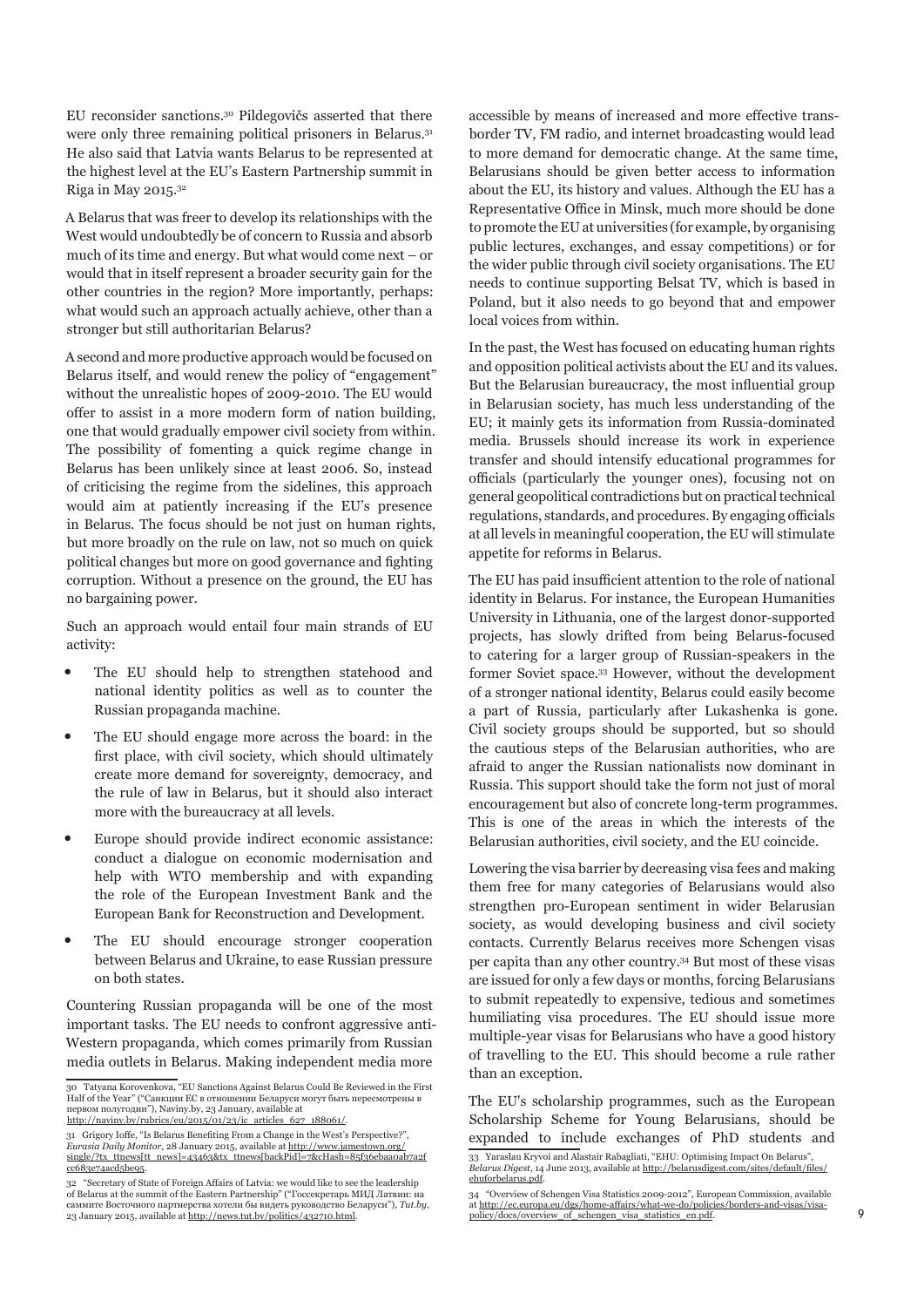academics. However, it is not enough to help young people leave Belarus and study at Western universities. It is equally important to create fellowship programmes to support Western-qualified Belarusians in returning to their home country to work in education, public sector, or policyoriented organisations. That would address Belarus's need for Western expertise and alleviate the brain-drain problem.

Although the Eastern Partnership has largely failed to reach its objectives on Belarus, it is important to keep Belarus involved even just as a formal member of this club, to enable it to cooperate with Ukraine and other countries of the region on matters of mutual interest. Clearly, the current Belarusian leadership remains uninterested in the prospect of joining the EU, which means that it has a very different motivation to leaders of countries such as Ukraine. This means a more individualised approach is needed.

Finally, many of the problems Belarus faces are similar to those of Ukraine. This should lead to the encouragement and funding of cooperation between Belarus and Ukraine at all levels (state and non-state), including common research initiatives, grant programmes, and exchange schemes for academics and policymakers.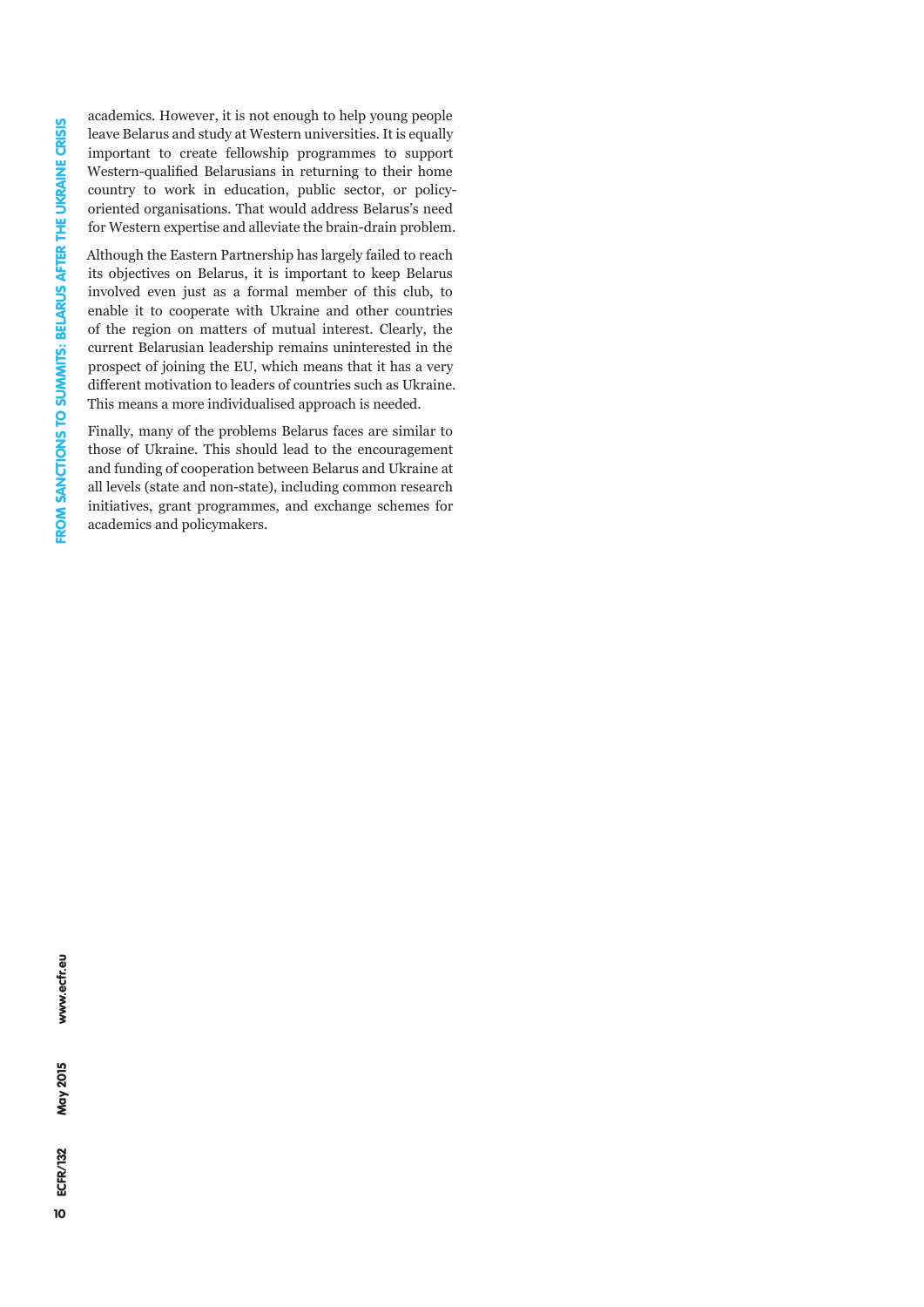## About the authors

*Yaraslau Kryvoi* is the founder of the Ostrogorski Centre, editorin-chief of Belarus Digest and an Associate Professor at the University of West London. A Harvard Law School graduate, Yaraslau has been working for international law firms and teaching law in the United Kingdom, Russia, Belarus, and the United States for over ten years. He is originally from Minsk, Belarus. He can be reached at y.kryvoi@ostrogorski.org

*Andrew Wilson* is a Senior Policy Fellow at the European Council on Foreign Relations. He is also a reader in Ukrainian Studies at the School of Slavonic and East European Studies (SSEES) at University College London. His most recent book is Ukraine Crisis: What It Means for the West (New Haven: Yale Books, 2014). His publications for ECFR include Protecting the European Choice (2014) and Supporting the Ukrainian Revolution (2014).

## Acknowledgements

The authors have benefited from "brainstorms" in London, Vilnius, Brussels and Minsk (Minsk Dialogue 2015 conference). We also thank Jana Kobzova, Balazs Jarabik, Alastair Rabagliati, Anaïs Marin, Igar Gubarevich, Devin Ackles, and Stephen Hall for their feedback and help.

We would also like to extend our thanks to the government of Sweden for its support of ECFR's Wider Europe programme and the government of Norway for support of the Ostrogorski Centre analytical paper series.



## About the Ostrogorski Centre

The Ostrogorski Centre, founded in 2011, conducts research and organises debate on international relations and strategic issues, as well as on the political and economic transformations in the Belarus and former Soviet Union countries; promotes cooperation and second track dialogue with partners in Belarus, the Eastern Partnership countries, and the world; publishes timely information and analysis from the region on Belarus Digest, Belarus Profile, and the CIS Arbitration Forum, as well as academic articles in the Journal of Belarusian Studies.

The main mission of the Ostrogorski Centre is to contribute to better understanding of transition processes, regional integration, and the challenges of democracy and governance in Belarus and other former Soviet Union countries by learning from the experience of other countries. The Centre also draws contributions and viewpoints from associated analysts and a network of research institutions.

www.ostrogorski.org